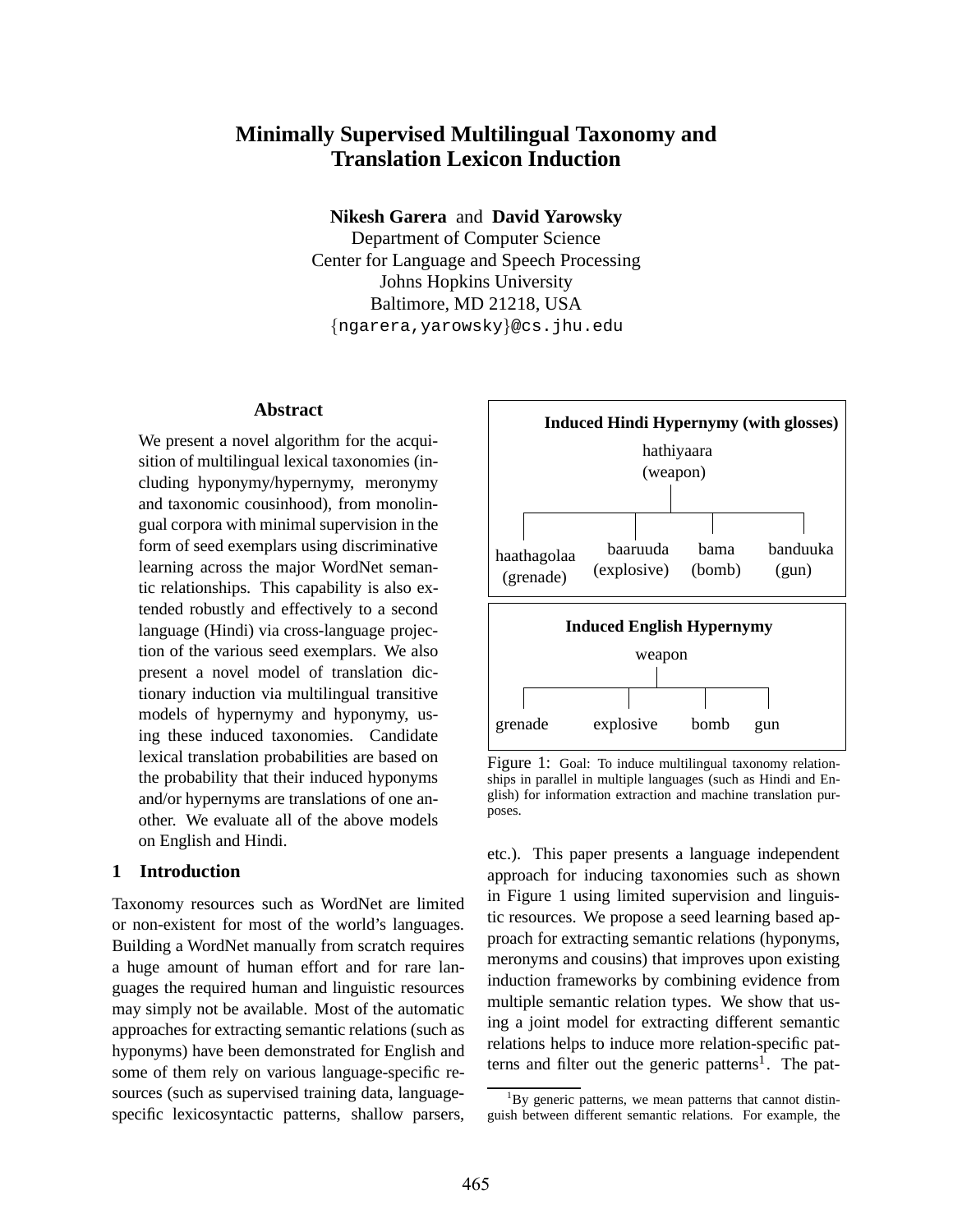terns can then be used for extracting new wordpairs expressing the relation. Note that the only training data used in the algorithm are the few seed pairs required to start the bootstrapping process, which are relatively easy to obtain. We evaluate the taxonomy induction algorithm on English and a second language (Hindi) and show that it can reliably and accurately induce taxonomies in two diverse languages. We further show how having induced parallel taxonomies in two languages can be used for augmenting a translation dictionary between those two languages. We make use of the automatically induced hyponym/hypernym relations in each language to create a transitive "bridge" for dictionary induction. Specifically, the dictionary induction task relies on the key observation that words in two languages (e.g. English and Hindi) have increased probabilities of being translations of each other if their hypernyms or hyponyms are translations of one another.

### **2 Related Work**

While manually created WordNets for English (Fellbaum, 1998) and Hindi (Narayan, 2002) have been made available, a lot of time and effort is required in building such semantic taxonomies from scratch. Hence several automatic corpus based approaches for acquiring lexical knowledge have been proposed in the literature. Much of this work has been done for English based on using a few evocative fixed patterns including "X and other Ys", "Y such as X", as in the classic work by Hearst (1992). The problems with using a few fixed patterns is the often low coverage of such patterns; thus there is a need for discovering additional informative patterns automatically. There has been a plethora of work in the area of information extraction using automatically derived patterns contextual patterns for semantic categories (e.g. companies, locations, time, person-names, etc.) based on bootstrapping from a small set of seed words (Riloff and Jones, 1999; Agichtein and Gravano, 2000; Thelen and Riloff, 2002; Ravichandran and Hovy, 2002; Hasegawa et al. 2004; Etzioni et al. 2005; Pasca et al. 2006). This framework has been also shown to work for extracting semantic relations between entities: Pantel et al. (2004) proposed an approach based on editdistance to learn lexico-POS patterns for *is-a* and *part-of* relations. Girju et al. (2003) used 100 seed words from WordNet to extract patterns for *part-of* relations. While most of the above pattern induction work has been shown to work well for specific relations (such as "birthdates, companies, etc."), Section 3.1 explains why directly applying seed learning for semantic relations can result in high recall but low precision patterns, a problem also noted by Pantel and Pennacchiotti (2006). Furthermore, much of the semantic relation extraction work has focused on extracting a particular relation *independently* of other relations. We show how this problem can be solved by combining evidence from multiple relations in Section 3.2. Snow et al.(2006) also describe a probablistic framework for combining evidence using constraints from hyponymy and cousin relations. However, they use a supervised logistic regression model. Moreover, their features rely on parsing dependency trees which may not be available for most languages.

The key contribution of this work is using evidence from multiple relationship types in the seed learning framework for inducing these relationships and conducting a multilingual evaluation for the same. We further show how extraction of semantic relations in multiple languages can be applied to the task of improving a dictionary between those languages.

# **3 Approach**

To be able to automatically create taxonomies such as WordNet, it is useful to be able to learn not only hyponymy/hyponymy directly, but also the additional semantic relationships of meronymy and taxonomic cousinhood. Specifically, given a pair of words  $(X, Y)$ , the task is to answer the following questions: 1. Is X a hyponym of Y (e.g. *weapon, gun*)? 2. Is X a part/member of Y (e.g. *trigger, gun*)? 3. Is X a cousin/sibling<sup>2</sup> of Y (e.g. *gun, missile*)? 4. Do none of the above 3 relations apply but X is observed in the context of Y (e.g. *airplane,accident*)?<sup>3</sup> We will refer to class 4 as "other".

pattern "X and Y" is a generic pattern whereas the pattern "Y such as X" is a hyponym-specific pattern

 $2$ Cousins/siblings are words that share a close common hypernym

 $3$ Note that this does not imply X is unrelated or independent of Y. On the contrary, the required sentential co-occurence implies a topic similarity. Thus, this is a much harder class to distinguish from classes 1-3 than non co-occuring unrelatedness (such as *gun, protazoa*) and hence was included in the evaluation.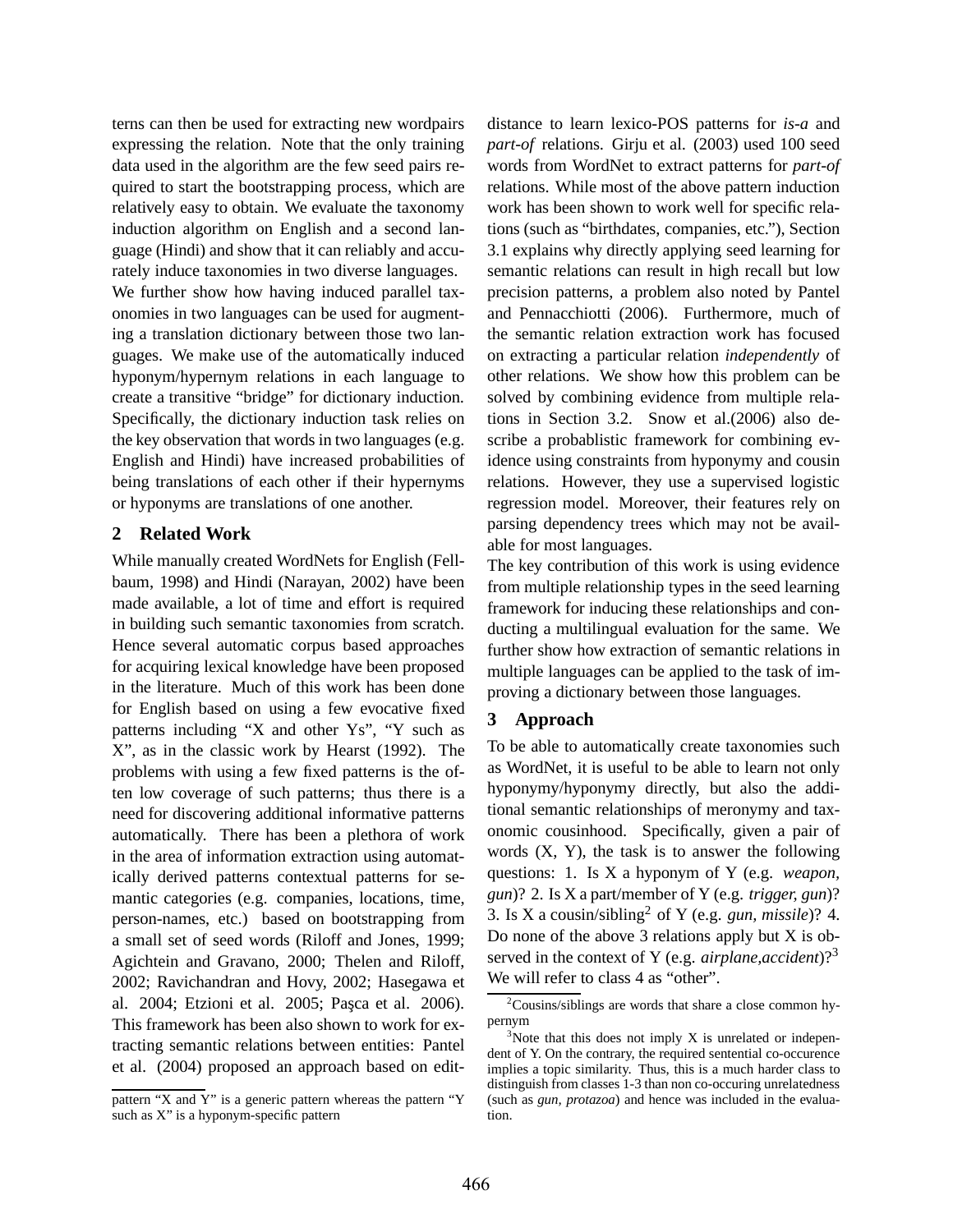| Rank          | English       | Hindi                       |
|---------------|---------------|-----------------------------|
| 1             | $Y$ , the $X$ | Y aura X                    |
|               |               | (Gloss: Y and X)            |
| 2             | Y and X       | Y va X                      |
|               |               | (Gloss: Y in addition to X) |
| $\mathcal{R}$ | X and other Y | Y ne X                      |
|               |               | (Gloss: Y (case marker) X)  |
| 4             | X and Y       | X ke Y                      |
|               |               | (Gloss: X's Y)              |
| 5             | Y, X          | $Y$ me.n $X$                |
|               |               | (Gloss: $Y$ in $X$ )        |

Table 1: Naive pattern scoring: Hyponymy patterns ranked by their raw corpus frequency scores.

# **3.1 Independently Bootstrapping Lexical Relationship Models**

Following the pattern induction framework of Ravichandran and Hovy (2002), one of the ways of extracting different semantic relations is to learn patterns for each relation independently using seeds of that relation and extract new pairs using the learned patterns. For example, to build an independent model of hyponymy using this framework, we collected approximately 50 seed exemplars of hyponym pairs and extracted all the patterns that match with the seed pairs<sup>4</sup>. As in Ravichandran and Hovy (2002), the patterns were ranked by corpus frequency and a frequency threshold was set to select the final patterns. These patterns were then used to extract new word pairs expressing the hyponymy relation by finding word pairs that occur with these patterns in an unlabeled corpus. However, the problem with this approach is that generic patterns (like "X and Y") occur many times in a corpus and thus low-precision patterns may end up with high cumulative scores. This problem is illustrated more clearly in Table 1, which shows a list of top five hyponymy patterns (ranked by their corpus frequency) using this approach. We overcome this problem by exploiting the multi-class nature of our task and combine evidence from multiple relations in order to learn high precision patterns (with high conditional probabilities) for each relation. The key idea is to weed out the patterns that occur in

| Rank           | English             | Hindi                       |
|----------------|---------------------|-----------------------------|
|                | Y like X            | X aura anya Y               |
|                |                     | (Gloss: $X$ and other $Y$ ) |
| $\overline{2}$ | $Y$ such as $X$     | Y, X                        |
|                |                     | (Gloss: Y, X)               |
| 3              | X and other Y       | X jaise Y                   |
|                |                     | (Gloss: X like Y)           |
|                | Y and X             | Y tathaa X                  |
|                |                     | (Gloss: $Y$ or $X$ )        |
| 5              | $Y$ , including $X$ | X va anya Y                 |
|                |                     | (Gloss: $X$ and other $Y$ ) |

Table 2: Patterns for hypernymy class reranked using evidence from other classes. Patterns distributed fairly evenly across multiple relationship types (e.g. "X and Y") are deprecated more than patterns focused predominantly on a single relationship type (e.g. "Y such as  $X$ ").

more than one semantic relation and keep the ones that are relation-specific<sup>5</sup>, thus using the relations meronymy, cousins and other as *negative evidence* for hyponymy and vice versa. Table 2 shows the pattern ranking by using the model developed in Section 3.2 that makes use of evidence from different classes. We can see more hyponymy specific patterns ranked at the top<sup>6</sup> suggesting the usefulness of this method in finding class-specific patterns.

# **3.2 A minimally supervised multi-class classifier for identifying different semantic relations**

First, we extract a list of patterns from an unlabeled corpus<sup>7</sup> independently for each relationship type (class) using the seeds<sup>8</sup> for the respective class as in Section  $3.1<sup>9</sup>$  In order to develop a multi-

<sup>&</sup>lt;sup>4</sup>A pattern is the ngrams occurring between the seedpair (also called gluetext). The length of the pattern was thresholded to 15 words.

<sup>&</sup>lt;sup>5</sup>In the actual algorithm, we will not be entirely weeding out the common patterns but will estimate the conditional class probabilities for each pattern:  $p(class|pattern)$ 

<sup>&</sup>lt;sup>6</sup>It is interesting to see in Table 2 that the top learned Hindi hyponymy patterns seem to be translations of the English patterns suggested by Hearst (1992). This leads to an interesting future work question: Are the most effective hyponym patterns in other languages usually translations of the English hyponym patterns proposed by Hearst (1992) and what are frequent exceptions?

<sup>&</sup>lt;sup>7</sup>Unlabeled monolingual corpora were used for this task, the English corpus was the LDC Gigaword corpus and the Hindi corpus was newswire text extracted from the web containing a total of 64 million words.

 $8$ The number of seeds used for classes {hyponym, meronym, cousin, other} were {48,40,49,50} for English and were {32,58,31,35} for Hindi respectively. A sample of seeds used is shown in Table 5.

<sup>&</sup>lt;sup>9</sup>We retained only the patterns that had seed frequency greater one for extracting new word pairs. The total number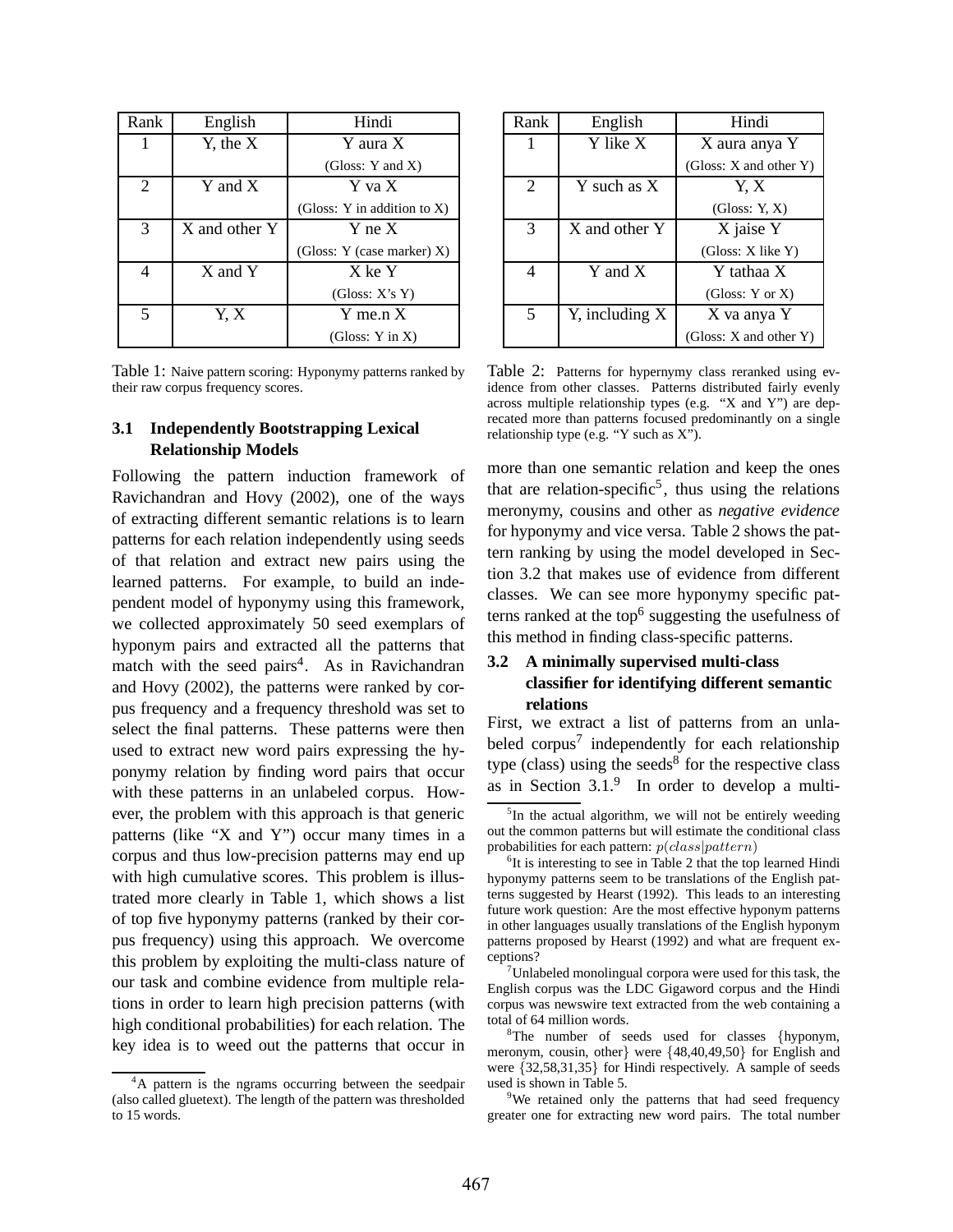|                 | Hypo. | Mero. | Cous. | Other |
|-----------------|-------|-------|-------|-------|
| $X$ of the $Y$  |       | 0.66  | 0.04  | 0.3   |
| Y, especially X |       |       |       |       |
| Y, whose X      |       |       |       |       |
| X and other Y   | 0.63  | 0.08  | 0.18  | 0.11  |
| X and Y         | 0.23  | 0.3   | 0.33  | 0.14  |

Table 3: A sample of patterns and their relationship type probabilities  $P(class|pattern)$  extracted at the end of training phase for English.

|                   | Hypo. | Mero. | Cous. | Other |
|-------------------|-------|-------|-------|-------|
| X aura anya Y     |       |       |       |       |
| $(X$ and other Y) |       |       |       |       |
| X aura Y          | 0.09  | 0.09  | 0.71  | 0.11  |
| $(X$ and $Y)$     |       |       |       |       |
| X jaise Y         |       | 0     | ∩     |       |
| $(X$ like $Y)$    |       |       |       |       |
| $X$ va Y          | 0.11  | 0     | 0.89  |       |
| $(X$ and $Y)$     |       |       |       |       |
| Y kii X           | 0.33  | 0.67  |       |       |
| (Y's X)           |       |       |       |       |

Table 4: A sample of patterns and their class probabilities  $P(class|pattern)$  extracted at the end of training phase for Hindi.

class probabilistic model, we obtain the probability of each class  $c$  given the pattern  $p$  as follows:

$$
P(c|p) = \frac{seed_{freq}(p,c)}{\sum_{c'} seed_{freq}(p,c')}
$$

where  $seed_{freq}(p, c)$  is the number of seeds of class c that were found with the pattern p in an unlabeled corpus. A sample of the  $P(class|pattern)$  tables for English and Hindi are shown in the Tables 3 and 4 respectively. It is clear how occurrence of a pattern in multiple classes can be used for finding reliable patterns for a particular class. For example, in Table 3: although the pattern "X and Y" will get a higher seed frequency than the pattern "Y, especially X", the probability  $P("X and Y" | hyponymy)$  is much lower than  $P("Y, especially X''|hyponymy),$ since the pattern "Y, especially X" is unlikely to occur with seeds of other relations.

Now, instead of using the  $seed_{freq}(p, c)$  as the score for a particular pattern with respect to a class, we can rescore patterns using the probabilities  $P(class|pattern)$ . Thus the final score for a pattern p with respect to class c is obtained as:

$$
score(p, c) = seed_{freq}(p, c) \cdot P(c|p)
$$

We can view this equation as balancing recall and precision, where the first term is the frequency of the pattern with respect to seeds of class c (representing recall), and the second term represents the relation-specificness of the pattern with respect to class c (representing precision). We recomputed the score for each pattern in the above manner and obtain a ranked list of patterns for each of the classes for English and Hindi. Now, to extract new pairs for each class, we take all the patterns with a seed frequency greater than 2 and use them to extract word pairs from an unlabeled corpus. The semantic class for each extracted pair is then predicted using the multi-class classifier as follows: Given a pair of words (X1, X2), note all the patterns that matched with this pair in the unlabeled corpus, denote this set as  $\mathcal P$ . Choose the predicted class  $c*$  for this pair as:

 $c^* = argmax_c \sum_{p \in \mathcal{P}} score(p, c)$ 

### **3.3 Evaluation of the Classification Task**

Over 10,000 new word relationship pairs were extracted based on the above algorithm. While it is hard to evaluate all the extracted pairs manually, one can certainly create a representative smaller test set and evaluate performance on that set. The test set was created by randomly identifying word pairs in WordNet and newswire corpora and annotating their correct semantic class relationships. Test set construction was done entirely independently from the algorithm application, and hence some of the test pairs were missed entirely by the learning algorithm, yielding only partial coverage.

The total number of test examples including all classes were 200 and 140 for English and Hindi testsets respectively. The overall coverage<sup>10</sup> on these test-sets was 81% and 79% for English and Hindi respectively. Table 6 reports the overall accuracy<sup>11</sup> for the 4-way classification using different patterns scoring methods. Baseline 1 is scoring patterns by their corpus frequency as in Ravichandran and Hovy (2002), Baseline 2 is another intutive method of

of retained patterns across all classes for {English,Hindi} were  ${455,117}$  respectively.

<sup>&</sup>lt;sup>10</sup>Coverage is defined as the percentage of the test cases that were present in the unlabeled corpus, that is, cases for which an answer was given.

<sup>&</sup>lt;sup>11</sup> Accuracy on a particular set of pairs is defined as the percentage of pairs in that set whose class was correctly predicted.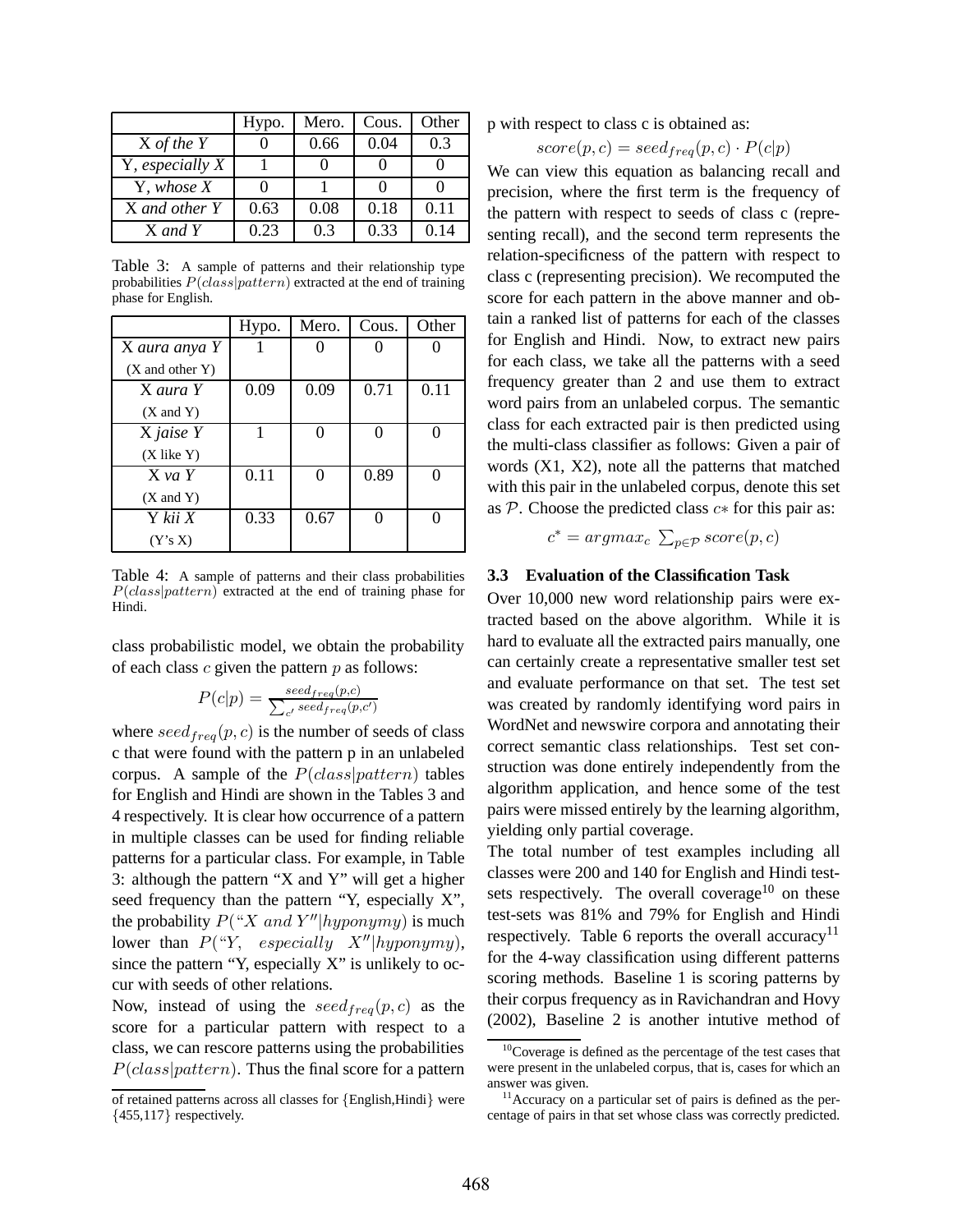|          | English              |                          | Hindi                 |                          |
|----------|----------------------|--------------------------|-----------------------|--------------------------|
|          | <b>Seed Pairs</b>    | <b>Model Predictions</b> | <b>Seed Pairs</b>     | <b>Model Predictions</b> |
|          | tool, hammer         | gun, weapon              | khela, Tenisa         | kaa.ngresa,paarTii       |
|          |                      |                          | (game, tennis)        | (congress, party)        |
| Hypernym | currency, yen        | hockey, sport            | appraadha, hatyaa     | passporTa, kaagajaata    |
|          |                      |                          | (crime, murder)       | (passport, document)     |
|          | metal, copper        | cancer, disease          | jaanvara, bhaaga      | a.ngrejii, bhaashhaa     |
|          |                      |                          | (animal, tiger)       | (English, language)      |
|          | wheel, truck         | room, hotel              | u.ngalii, haatha      | jeba, sharTa             |
|          |                      |                          | (finger, hand)        | (pocket, shirt)          |
| Meronym  | headline, newspaper  | bark, tree               | kamaraa, aspataala    | kaptaana, Tiima          |
|          |                      |                          | (room, hospital)      | (captain, team)          |
|          | wing, bird           | lens, camera             | ma.njila, imaarata    | darvaaja, makaana        |
|          |                      |                          | (floor, building)     | (door,house)             |
|          | dollar, euro         | guitar, drum             | bhaajapa, kaa. ngresa | peTrola, Diijala         |
|          |                      |                          | (bjp,congress)        | (petrol, diesel)         |
| Cousin   | heroin, cocaine      | history, geography       | Hindii, a.ngrejii     | Daalara, rupayaa         |
|          |                      |                          | (Hindi, English)      | (dollar,rupee)           |
|          | helicopter,submarine | diabetes, arthritis      | basa, Traka           | talaaba, nadii           |
|          |                      |                          | (bus, truck)          | (pond,river)             |

Table 5: A sample of seeds used and model predictions for each class for the taxonomy induction task. For each of the model predictions shown above, its Hyponym/Meronym/Cousin classification was correctly assigned by the model.

scoring patterns by the number of seeds they extract. The third row in Table 6 indicates the result of rescoring patterns by their class conditional probabilties, giving the best accuracy.

While this method yields some improvement over other baselines, the main point to note here is that the pattern-based methods which have been shown to work well for English also perform reasonably well on Hindi, inspite of the fact that the size of the unlabeled corpus available for Hindi was 15 times smaller than for English.

Table 7 shows detailed accuracy results for each relationship type using the model developed in section 3.2. It is also interesting to see in Table 8 that most of the confusion is due to "other" class being classified as "cousin" which is expected as cousin words are only weakly semantically related and uses more generic patterns such as "X and Y" which can often be associated with the "other" class as well. Strongly semantically clear classes like Hypernymy and Meronymy seem to be well discriminated as their induced patterns are less likely to occur in other relationship types.

| Model                       | English  | Hindi    |
|-----------------------------|----------|----------|
|                             | Accuracy | Accuracy |
| Baseline 1 [ $RH02$ ]       | 65%      | 63%      |
| Baseline 2 $_{seed_{freq}}$ | 70%      | 65%      |
| $seed_{freq} \cdot P(c p)$  | 73%      | 66%      |

Table 6: Overall accuracy for 4-way classification {hypernym,meronym,cousin,other} using different pattern scoring methods.

|         | English |        |      | Hindi |        |      |
|---------|---------|--------|------|-------|--------|------|
|         | Total   | Cover. | Acc. | Total | Cover. | Acc. |
| Hypr.   | 83      | 74%    | 97%  | 59    | 82%    | 75%  |
| Mero.   | 41      | 81%    | 88%  | 33    | 63%    | 81%  |
| Cous.   | 42      | 91%    | 55%  | 23    | 91%    | 71%  |
| Other   | 34      | 85%    | 31%  | 25    | 80%    | 20%  |
| Overall | 200     | 81%    | 73%  | 140   | 79%    | 66%  |

Table 7: Test set coverage and accuracy results for inducing different semantic relationship types.

|       | English |       |       |      | Hindi |       |       |      |
|-------|---------|-------|-------|------|-------|-------|-------|------|
|       | Hypo.   | Mero. | Cous. | Oth. | Hypo. | Mero. | Cous. | Oth. |
| Hypo. | 59      |       |       |      | 36    |       | 10    |      |
| Mero. |         | 28    |       |      |       |       |       |      |
| Cous. | 14      |       | 21    |      |       |       |       |      |
| Other |         |       | 10    |      |       |       |       |      |

Table 8: Confusion matrix for English (left) Hindi (right) for the four-way classification task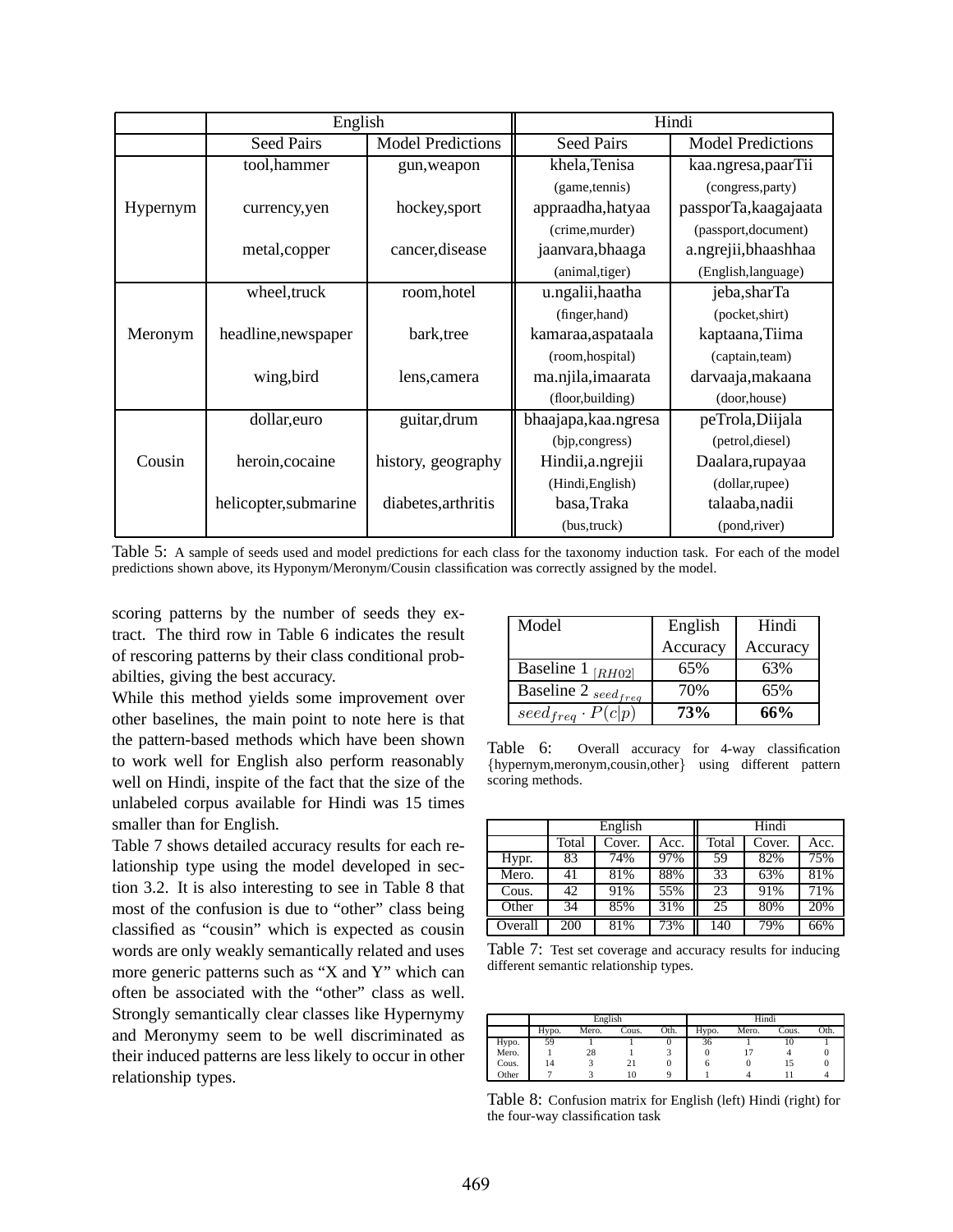

Figure 2: Illustration of the models of using induced hyponymy and hypernymy for translation lexicon induction.

# **4 Improving a partial translation dictionary**

In this section, we explore the application of automatically generated multilingual taxonomies to the task of translation dictionary induction. The hypothesis is that a pair of words in two languages would have increased probability of being translations of each other if their hypernyms or hyponyms are translations of one another.

As illustrated in Figure 2, the probability that *weapon* is a translation of the Hindi word *hathiyaara* can be decomposed into the sum of the probabilities that their hyponyms in both languages (as induced in Section 3.2) are translations of each other. Thus:

 $P_{H->E}$   $(W_E|W_H) =$  $\sum_i P_{hyper} (W_E | Eng(H_i)) P_{hypo}(H_i | W_H)$ 

for induced hyponyms  $H_i$  of the source word  $W_H$ , and using an existing (and likely very incomplete) Hindi-English dictionary to generate  $\text{Eng}(H_i)$ for these hyponyms, and the corresponding induced hypernyms of these translations in English.<sup>12</sup>. We conducted a very preliminary evaluation of this idea for obtaining English translations of a set of 25

Hindi words. The Hindi candidate hyponym space had been pruned of function words and non-noun words. The likely English translation candidates for each Hindi word were ranked according to the probability  $P_{H->E}(W_E|W_H)$ .

The first column of Table 9 shows the stand-alone performance for this model on the dictionary induction task. This standalone model has a reasonably good accuracy for finding the correct translation in the Top 10 and Top 20 English candidates.

|        | Accuracy<br>$(uni-d)$ | Accuracy<br>$(bi-d)$ | Accuracy<br>$bid + Other$ |
|--------|-----------------------|----------------------|---------------------------|
| Top 1  | 20%                   | 36%                  | 36%                       |
| Top 5  | 56%                   | 64%                  | 72%                       |
| Top 10 | 72%                   | 72%                  | 80%                       |
| Top 20 | 84%                   | 84%                  | 84%                       |

Table 9: Accuracy on Hindi to English word translation using different transitive hypernym algorithms. The additional model components in the bi-d(irectional) plus Other model are only used to rerank the top 20 candidates of the bidirectional model, and are hence limited to its top-20 performance.

This approach can be further improved by also implementing the above model in the reverse direction and computing the  $P(W_H|W_{E_i})$  for each of the English candidates  $E_i$ . We did so and computed  $P(W_H|W_{E_i})$  for top 20 English candidate translations. The final score for an English candidate translation given a Hindi word was combined by a simple average of the two directions, that is, by summing  $P(W_{E_i}|W_H) + P(W_H|W_{E_i})$ .

The second column of Table 9 shows how this bidirectional approach helps in getting the right

 $12$ One of the challenges of inducing a dictionary via using a corpus based taxonomy is sense disambiguation of the words to be translated. In the current model, the more dominant sense (in terms of corpus frequency of its hyponyms) is likely to get selected by this approach. While the current model can still help in getting translations of the dominant sense, possible future work would be to cluster all the hyponyms according to contextual features such that each cluster can represent the hyponyms for a particular sense. The current dictionary induction model can then be applied again using the hyponym clusters to distinguish different senses for translation.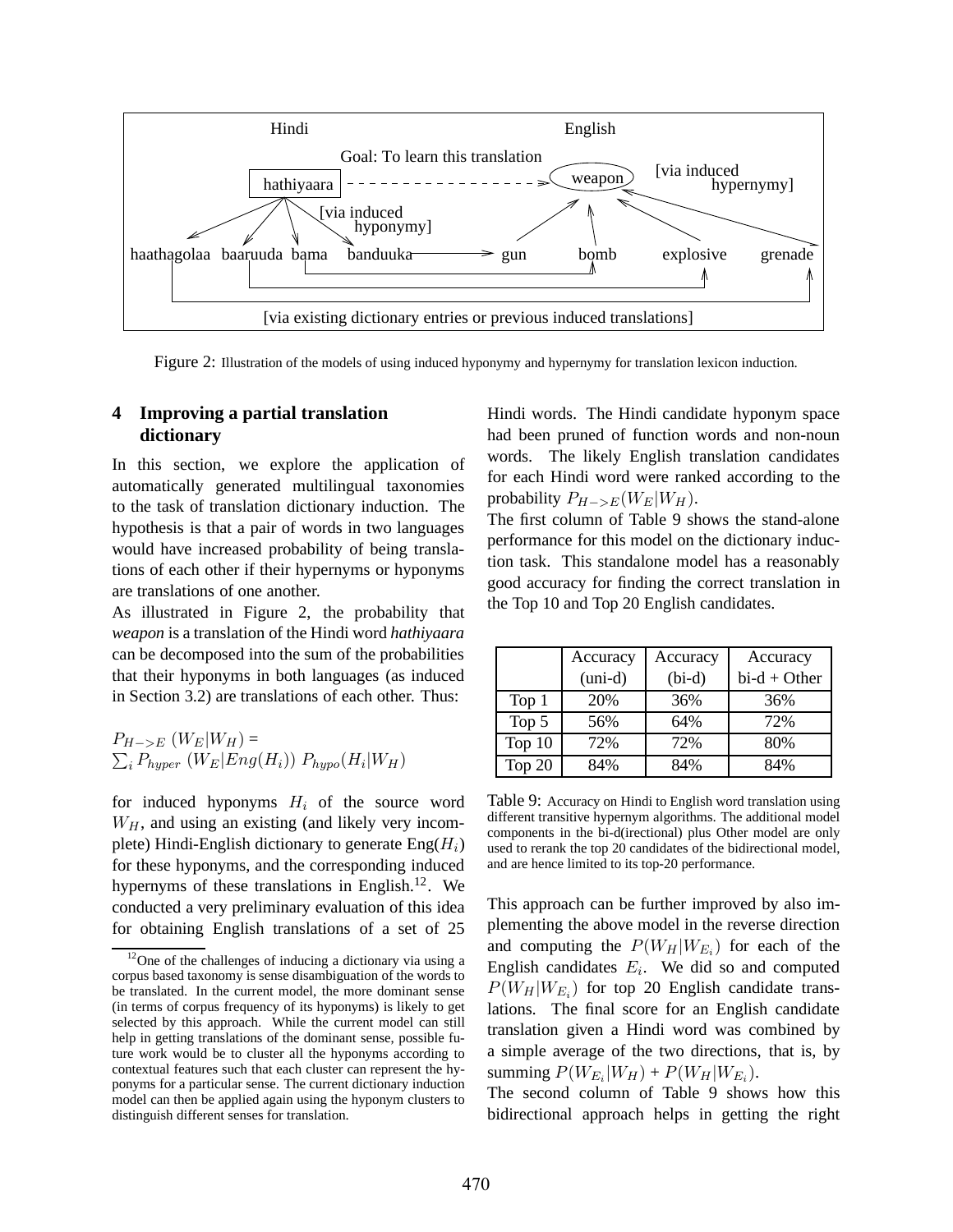| Correctly translated | Incorrectly translated |
|----------------------|------------------------|
| aujaara              | vishaya                |
| (tool)               | (topic)                |
| biimaarii            | saamana                |
| (disease)            | (stuff)                |
| hathiyaara           | dala                   |
| (weapon)             | (group,union)          |
| dastaaveja           | tyohaara               |
| (documents)          | (festival)             |
| aparaadha            | jagaha                 |
| (crime)              | (position, location)   |

translations in Top 1 and Top 5 as compared to the unidirectional approach. Table 10 shows a sample

Table 10: A sample of correct and incorrect translations using transitive hypernymy/hyponym word translation induction

of correct and incorrect translations generated by the above model. It is interesting to see that the incorrect translations seem to be the words that are very general (like "topic", "stuff", etc.) and hence their hyponym space is very large and diffuse, resulting in incorrect translations.While the columns 1 and 2 of Table 9 show the standalone application of our translation dictionary induction method, we can also combine our model with existing work on dictionary induction using other translation induction measures such as using relative frequency similarity in multilingual corpora and using cross-language context similarity between word co-occurrence vectors (Schafer and Yarowsky, 2002).We implemented the above dictionary induction measures and combined the taxonomy based dictionary induction model with other measures by just summing the two scores<sup>13</sup>. The preliminary results for bidirectional hypernym/hyponym + other features are shown in column 3 of Table 9. The results show that the hypernym/hyponym features can be a useful orthogonal source of lexical similarity in the translation-induction model space. While the model shown in Figure 2 proposes inducing translations of hypernyms, one can also go in the other direction and induce likely translation candidates for hyponyms by knowing the translation of hypernyms. For example, to learn that *rifle* is a likely translation candidate of the Hindi word

<sup>13</sup> after renormalizing each of the individual score to be in the range 0 to 1.

*raaiphala*, is illustrated in Figure 3. But because there is a much larger space of hyponyms for *weapon* in this direction, the output serves more to reduce the entropy of the translation candidate space when used in conjunction with other translation induction similarity measures. We would expect the application of additional similarity measures to this greatly narrowed and ranked hypothesis space to yield improvement in future work.

# **5 Conclusion**

This paper has presented a novel minimal-resource algorithm for the acquisition of multilingual lexical taxonomies (including hyponymy/hypernymy and meronymy). The algorithm is based on cross language projection of various monolingual indicators of these taxonomic relationships in free text and via bootstrapping thereof. Using only 31-58 seed examples, the algorithm achieves accuracies of 73% and 66% for English and Hindi respectively on the tasks of hyponymy/meronomy/cousinhood/other model induction. The robustness of this approach is shown by the fact that the unannotated Hindi development corpus was only 1/15th the size of the utilized English corpus. We also present a novel model of unsupervised translation dictionary induction via multilingual transitive models of hypernymy and hyponymy, using these induced taxonomies and evaluated on Hindi-English. Performance starting from no multilingual dictionary supervision is quite promising.

#### **References**

- E. Agichtein and L. Gravano. 2000. Snowball: extracting relations from large plain-text collections. In *Proceedings of the 5th ACM International Conference on Digital Libraries*, pages 85–94.
- M. J. Cafarella, D. Downey, S. Soderland, and O. Etzioni. 2005. Knowitnow: Fast, scalable information extraction from the web. In *Proceedings of EMNLP/HLT-05*, pages 563–570.
- S. Caraballo. 1999. Automatic construction of a hypernym-labeled noun hierarchy from text. In *Proceedings of ACL-99*, pages 120–126.
- B. Carterette, R. Jones, W. Greiner, and C. Barr. 2006. N semantic classes are harder than two. In *Proceedings of ACL/COLING-06*, pages 49–56.